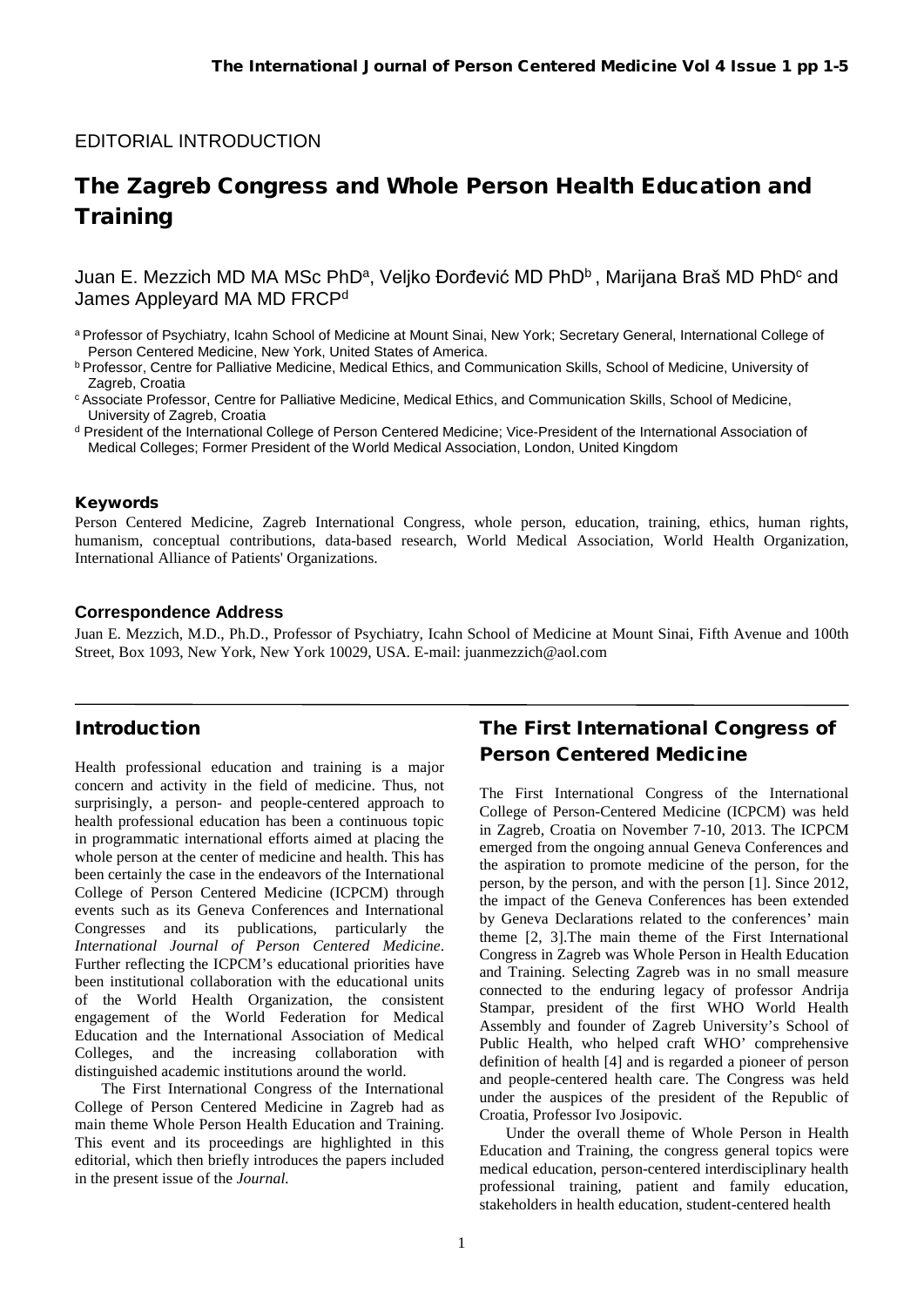Figure 1. [L to R] J. Snaedal, V. Đorđević, J. Groves, J. Mezzich, J. Appleyard, S. Van Dulmen, M. Botbol and T. Ghebrehiwet at the Opening of the First International Congress of Person Centered Medicine, Zagreb, November 7, 2013.



education, and art in health education. Clinical topics encompassed primary care, pediatrics, geriatric medicine, mental health, internal medicine, cancer, circulatory disorders, respiratory disorders, obesity, diabetes, pain management, and palliative medicine. Public health topics included prevention, health promotion, services and policies. These topics were developed through lectures, symposia, workshops, oral sessions, and poster presentations. The Congress was attended by delegates from 29 different countries from across the world.

# The Opening Session

The congress Opening session started with a performance of Beethoven's Ode to Joy by the Optimists, a choir of laryngectomized persons. It also included other artistic presentations, a lecture by professor Veljko Đorđević, *From Andrija Stampar to Person-centered Medicine,* and welcoming words from the leaders of the ICPMC, Croatian Academy of Arts and Sciences, and the University of Zagreb. The honor table at the Opening is presented in Figure 1. After the Opening, a visual arts exhibit focused on expressions of pain was inaugurated.

# Key Lectures

These lectures covered a number of major topics related to the Congress' main theme, Whole Person Health Education and Training. Among the topics covered were the medical interview, palliative care, geriatric medicine, neurology, dermatology, gynecology and obstetrics, cardiology, the child as a person, integrated e-health interventions, multidisciplinary approaches to pain, atlas of nursing care, primary care training in the United States, the

legacies of Paul Tournier and Viktor Frankl, health promotion, communication skills, establishing common ground, interactive learning, the place of culture, healthy personality, *ars medica*, patient perspective and initiatives, personhood and healthcare, quantitative methodology, and last but not least, subjectivity and inter-subjectivity.

# Workshops

Eighteen workshops were held throughout the conference. They dealt with the following topics, among others: person-centered professional health education, the role of non-governmental organizations in person-centered medicine, appraisal and prospects for person-centered medicine in Croatia, psychodrama and person-centered care for oncologic patients, guiding principles for personcentered clinical care, person-centered integrative diagnosis (PID), person-centered medicine and the challenge of human diversity, and the role of publishing and media in person-centered medicine.

# Symposia

Twenty-six symposia were held. Among their topics were the following: Alternative communication in palliative care; the role of personalized medicine in psychiatric hospitals; person-centered pulmonology; person-centered health care; stakeholders in person-centered medicine; selfharm across the life cycle; palliative medicine in psychiatric hospitals; group psychotherapy in the framework of person-centered care; quality and patient safety in healthcare; reducing risk for non-communicable diseases: a person-centered approach; the patient as a teacher - learning from the person at the bedside;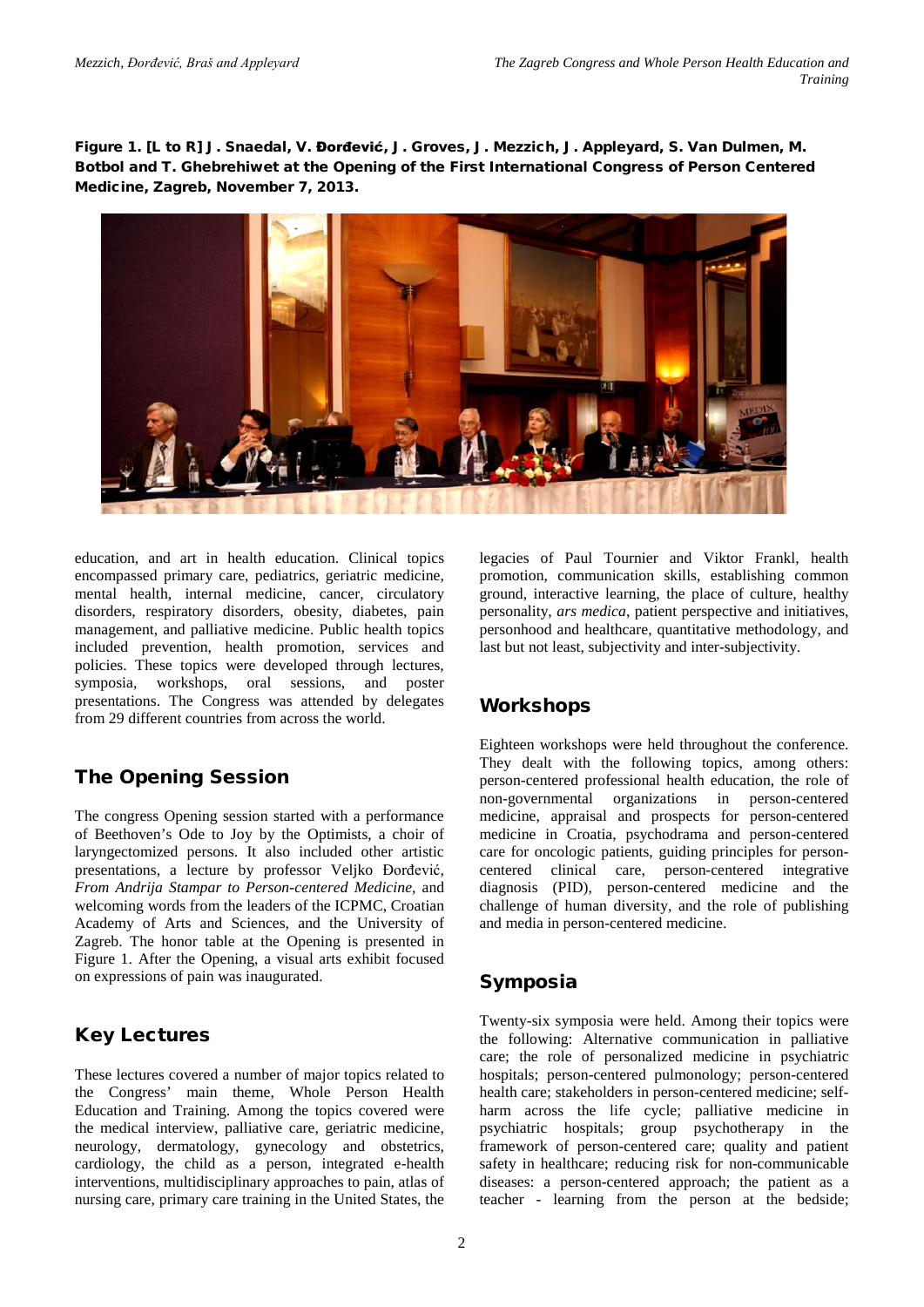epistemology of medical science in the culture of health instead of in the culture of disease; pain management and psycho-oncology - person-centered approach; psychopathology or *deja vu*?; and person-centered care for children with disabilities (see Figure 2).

Other symposia's topics were: Art in person-centered education and training; the role of spirituality in understanding and treating depression; person-centered medicine - depressive disorder and anorexia nervosa in consultation liaison psychiatry; palliative care and pain management - person-centered approach; person-centered psychiatric care program in French speaking countries inpatient units; the role of communication skills in personcentered health education and training; interdisciplinary education for person and family-oriented addiction care; from competence to performance; what facilitates or hinders practice taught in medical school?; person-centered oncology; and person-centered hematology.

#### Figure 2. Professor James Appleyard (right) with a young participant in the symposium on person-centered care for children with disabilities.



### Brief Oral Presentations

These presentations accommodated spontaneous contributions from the field. The presentations at the medical education session included: how to teach future healthcare professionals to practice person-centered medicine?, psychosocial factors in the development of eating disorders, changing discourses and the use of humor, teaching reflective learning for the professional development of medical students, foundational and educational developments of a relational-centered medicine curriculum, and psycho-education and long-term consequences of psycho-traumatization. The presentations at the health promotion & services session were: perceptions of homeless single adults and their access to healthcare services in the community, education and training for person-centered medicine in forensic psychiatry, person oriented approach in diabetology, role

of pharmaceutical industry for person-oriented medicine, and ten steps from war to goodness. The presenters at the interdisciplinary training session dealt with shoes, shots, and society, preparation for short-term service overseas, working through disclosure and apologizing to person and family: a humanizing approach to medical error, effective clinical communication, co-creating a community of belonging for enhanced person centered healthcare, risk perception and medical maternalism, and importance of education in cardiology - examples involving acute myocardial infarction.

The presentations at the primary care, pediatrics  $\&$ family education session covered computer use in primary care consultations and doctor-patient communication, causal relationships between parenting self-efficacy, depression and family function of expectant mothers in Japan, patient oriented medical care, empathy - how can it be promoted during the daily work of family medicine doctors?, prevention in family medicine of falls in older people, and hagiotherapy in prevention and treatment of children's mental disorders in foster homes. The presentations at the art & medical education session dealt with dance movement psychotherapy with cancer affected women, personality dynamics as a regulator of the person's adaptive behavior, and intuitive eating and positive health: a paradigm fit for general consumption?. Presentations at the mental health and palliative medicine session discussed big data approaches to assessment of soldier stress resilience, the move to person-centered care at Austin state hospital, the role of non-governmental organizations in comprehensive care of people with mental disorders, person oriented approach to persons with dementia, psychiatric comorbidity in neurological diseases and vice versa, and psychiatrists in mobile palliative teams.

### Young professionals program

A distinct part of the congress was dedicated to earlycareer psychiatrists. It was organized by the Branch of Young Psychiatrists and Trainees of the Croatian Psychiatric Association. The program consisted of a round table on the implementation of psychotherapy in the formal training for adult psychiatrists and a symposium on how to organize person-centered education in the psychiatric curriculum. Poster presentations reviewed the value of nutritional teams in clinical care, how to work with patients with Addison disease, the importance of psychotherapy when working with bereaved mothers, the significance of a comprehensive approach to people suffering from Alzheimer disease (which received an award as best poster), the advantages of medical education involving patients and family members, and how to work with patients with pulmonary disease.

### Cultural Program

The entire cultural program of the Congress was organized in collaboration with the Arts Academies of the University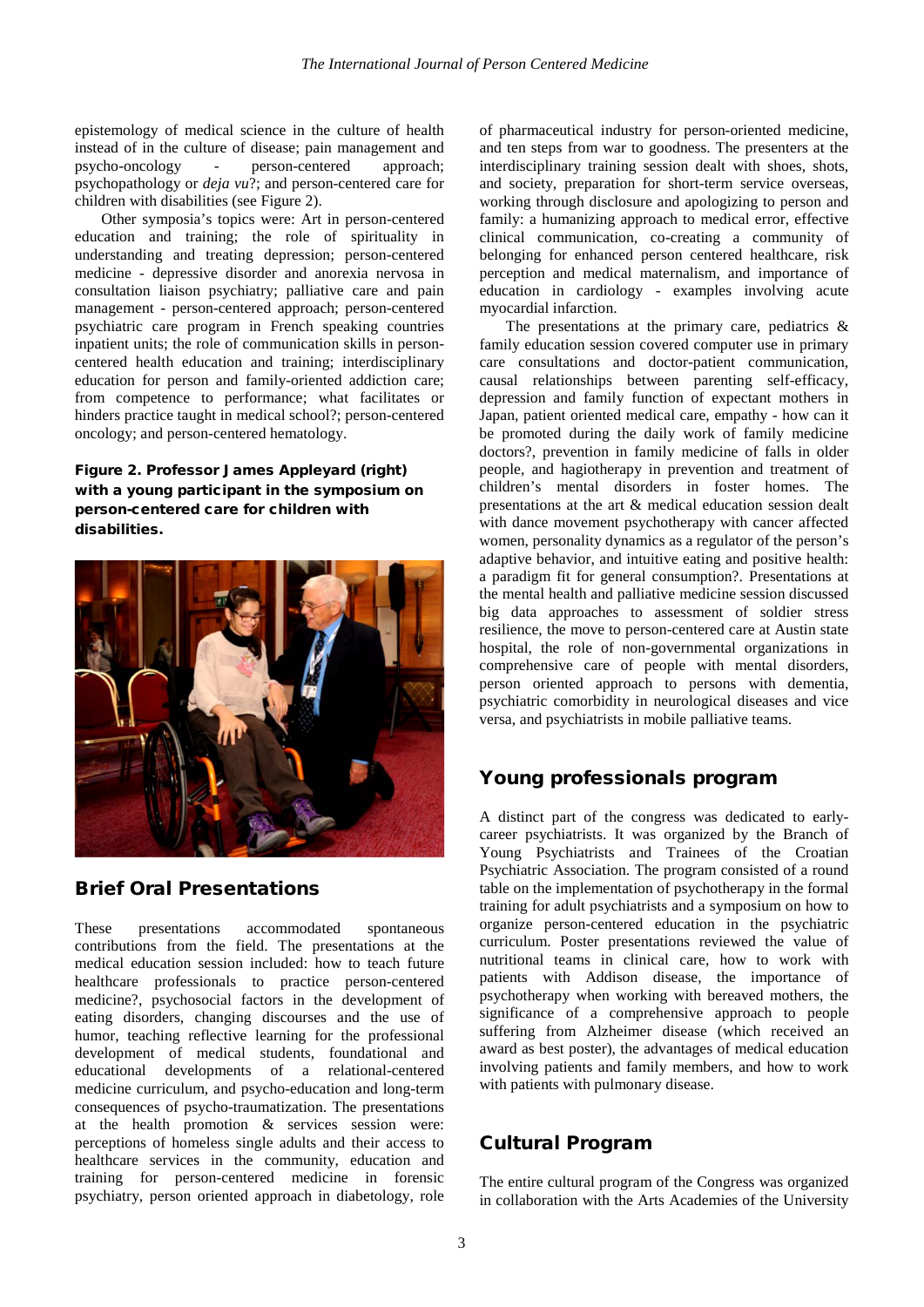of Zagreb (the Academy of Fine Arts, the Academy of Dramatic Arts and the Academy of Music). In addition to the choir performance at the Opening ceremony, a highlight of the cultural program was the English-language theatre play *Silent Screams*, a component of the *Communication against Pain* project. It shed light on the internal experiences of a person dealing with self-harm impulses. Additionally, during the entire congress, dozens of patient groups presented their visual arts work.

# Closing Session

This ceremony offered an opportunity to reflect on the success of the First International Congress of Personcentered Medicine with participants from 29 countries and high level scientific and artistic presentations. The Congress displayed the vibrancy of person centered medicine in Croatia with its multiple and diverse groups engaged into various forms of person centered care. Students had an important role throughout the proceedings, and innovative teaching methods were presented including the use of trained actors as simulated patients and having patients as teachers.

During this session, the Zagreb Declaration on Personcentered Health Professional Education was adopted, and a Zagreb Statement on the appraisal and prospects for person-centered medicine in Croatia was presented as well. Finally, invitations were extended for the 7th Geneva Conference in April 2014 and the Second International Congress in Buenos Aires in November 2014. These were anticipated as further landmarks in the process of building person- and people-centered health care across the world.

# Prefacing the Articles being published in this issue of the Journal

The present issue of the International Journal of Person Centered Medicine starts with a set of pieces related to the Fist International Congress of Person Centered Medicine. The first one is the Zagreb Declaration on Person Centered Health Professional Education emerging from the the Congress and released by the Board of the International College of Person Centered Medicine [5]. Through a preamble and eight recommendations it addresses the conceptual bases, organization, culture, student selection and development, instructors selection and support, interactions among students, instructors, patients and families, curriculum issues, educational methods, and the commitment of the International College to these tasks and its call for wide collaborative action. The Declaration is accompanied by an academic paper by Appleyard et al [6], which reviews and documents its development and provides additional information on its transformative action points. It calls for overcoming reductionistic biomedical systems focused on disease, and for shifting

priorities towards promoting person centered medicine and health.

A paper by Đorđević, Braš, and Komnenić [7] discusses a Zagreb Congress statement appraising person centered medicine developments in Croatia and outlining its future prospects. It traces back Croatian contributions to Professor Andrija Štampar's legendary work in peoplecentered public health and crafting WHO's broad and still fresh definition of health as well as to Croatia's long history of patient associations and arrays of internationally recognized public health projects. It also reviews recent activities across the country, spearheaded by an academic group at the University of Zagreb. It further delineates the prospects for Croatian individuals and institutions to advance person centered medicine nationally and internationally.

Rakusic et al [8] present Croatian perspectives on person centered oncological care. They remark that recent biological discoveries in oncology have not always led to clear benefits to patients due to their frequent inattention to the whole person's bio-psycho-social features, context and wishes. They furnish information about Croatian's efforts to anchor oncological care on person-centered concepts and methods.

In a paper upgrading an initial presentation at the Zagreb Congress, and then externally reviewed as all published in the *Journal*, Stellato et al [9] present and discuss a person-centered collaborative model for the care of people with advanced heart failure. They outline the complex bio-psycho-social challenges experienced by afflicted individuals and the compelling need to attend to such complexity in care planning. To this effect, the authors delineate a model of care allegorized by a beehive which emphasizes integrations of efforts and patient and family empowerment. Upon commenting on the positive results initially obtained, they formulate a need for further evaluation.

Ierodiakonou [10] from the Aristotelian University in Thessaloniki analyzes the ethics views of *the philosopher* and cogently argues that they seem to have been fundamentally informed by the intricacies and vicissitudes of medicine. Such views brought philosophy to more human measures, emphasizing at the same time that medicine is not an exact activity as every person is to be considered as a special case and treatment should be tailored to individual needs within a holistic framework.

In another effort to articulate philosophical and medical insights, Walsh [11] conducts an analysis of Evidence Based Medicine from a Popperian viewpoint. As this perspective critically requires falsiability (an opportunity to be found false), the author concludes that EBM (as formulated by its proponents in a rather loose manner that resists refutation) can hardly be considered a theory and that it seems to constitute basically a method popularized on the intuitive appeal of *evidence*. Additionally, Walsh proposes a path to move a theoretical analysis of EBM further.

Prospects for making pediatric care more child- and family-centered are advanced by Low et al [12] through a report from a structured study of the educational impact of parents serving as teachers in family-centered care